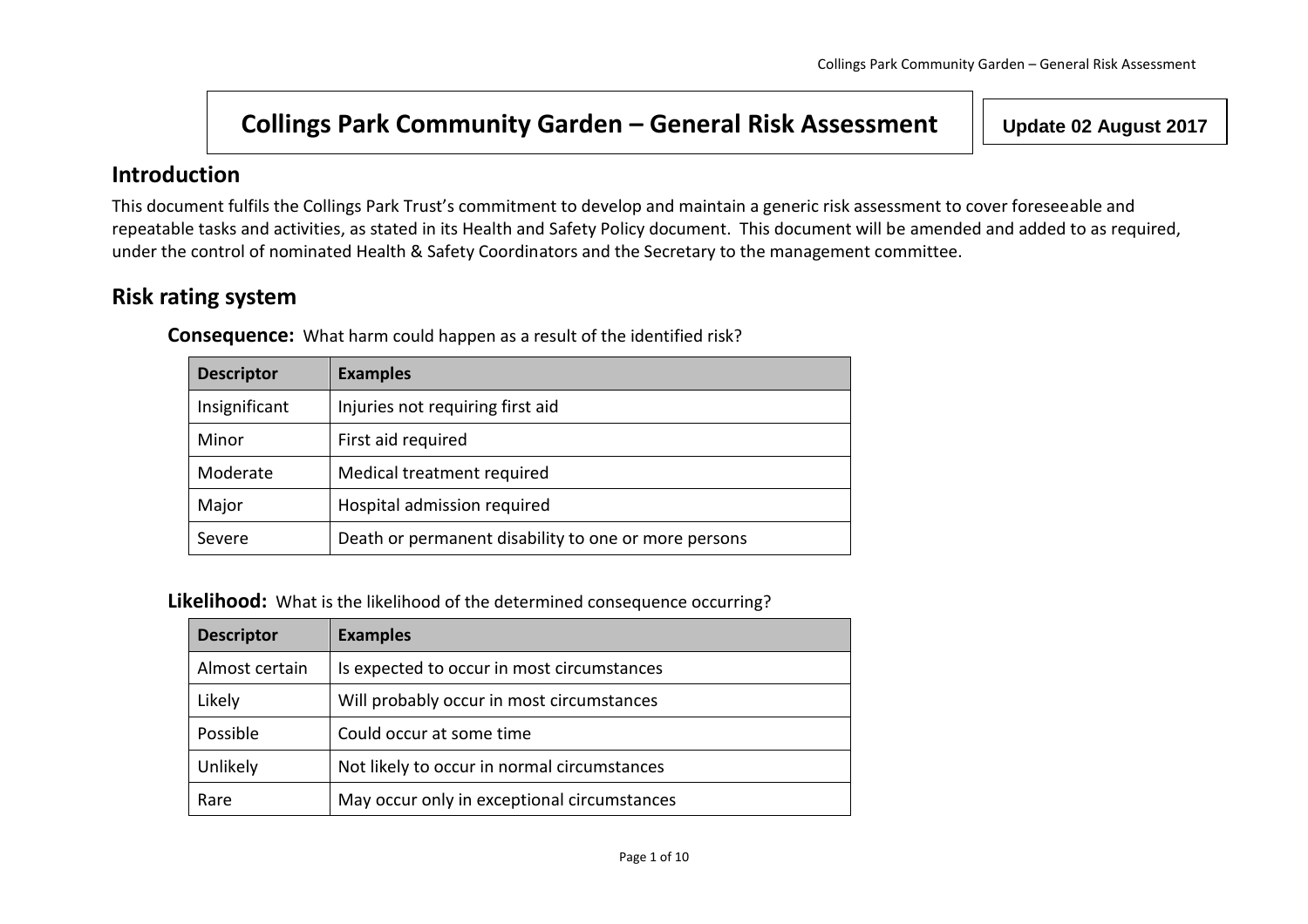#### **Risk levels matrix**

| Likelihood               | <b>Consequences</b> |              |                 |                  |                  |  |  |  |
|--------------------------|---------------------|--------------|-----------------|------------------|------------------|--|--|--|
|                          | Insignificant       | <b>Minor</b> | <b>Moderate</b> | <b>Major</b>     | <b>Severe</b>    |  |  |  |
| Rare                     | Low                 | Low          | Medium          | Medium           | <b>Medium</b>    |  |  |  |
| <b>Unlikely</b>          | Low                 | Low          | Medium          | Medium           | High             |  |  |  |
| <b>Possible</b>          | Low                 | Medium       | <b>High</b>     | <b>High</b>      | <b>Very high</b> |  |  |  |
| Likely                   | Medium              | Medium       | <b>High</b>     | <b>High</b>      | <b>Very high</b> |  |  |  |
| <b>Almost</b><br>certain | Medium              | <b>High</b>  | <b>High</b>     | <b>Very high</b> | <b>Very high</b> |  |  |  |

#### **Recommended action**

**NB:** In all cases where risk is high or very high, the first option considered should be to do something differently, such that the risk initiator is no longer present. For instance, using a hand saw in lieu of a power-driven chain saw; building a scaffold tower rather than working from a ladder.

**Very high / High:** Consider the use of a specialist contractor who is better able to undertake the task due to their training, qualifications, experience and/or access to specialist equipment. In other cases act prior to the start of the activity to lower the risk level to as low as reasonably practicable (ALARP) by instigating the listed control measures as a minimum. Sign-on sheets to be used.

**Medium:** Proceed with caution, but actively seek methods of reducing the risk or eliminating it altogether.

**Low:** Continue as the activity progresses to seek ways of lowering the risk further or eliminating it altogether.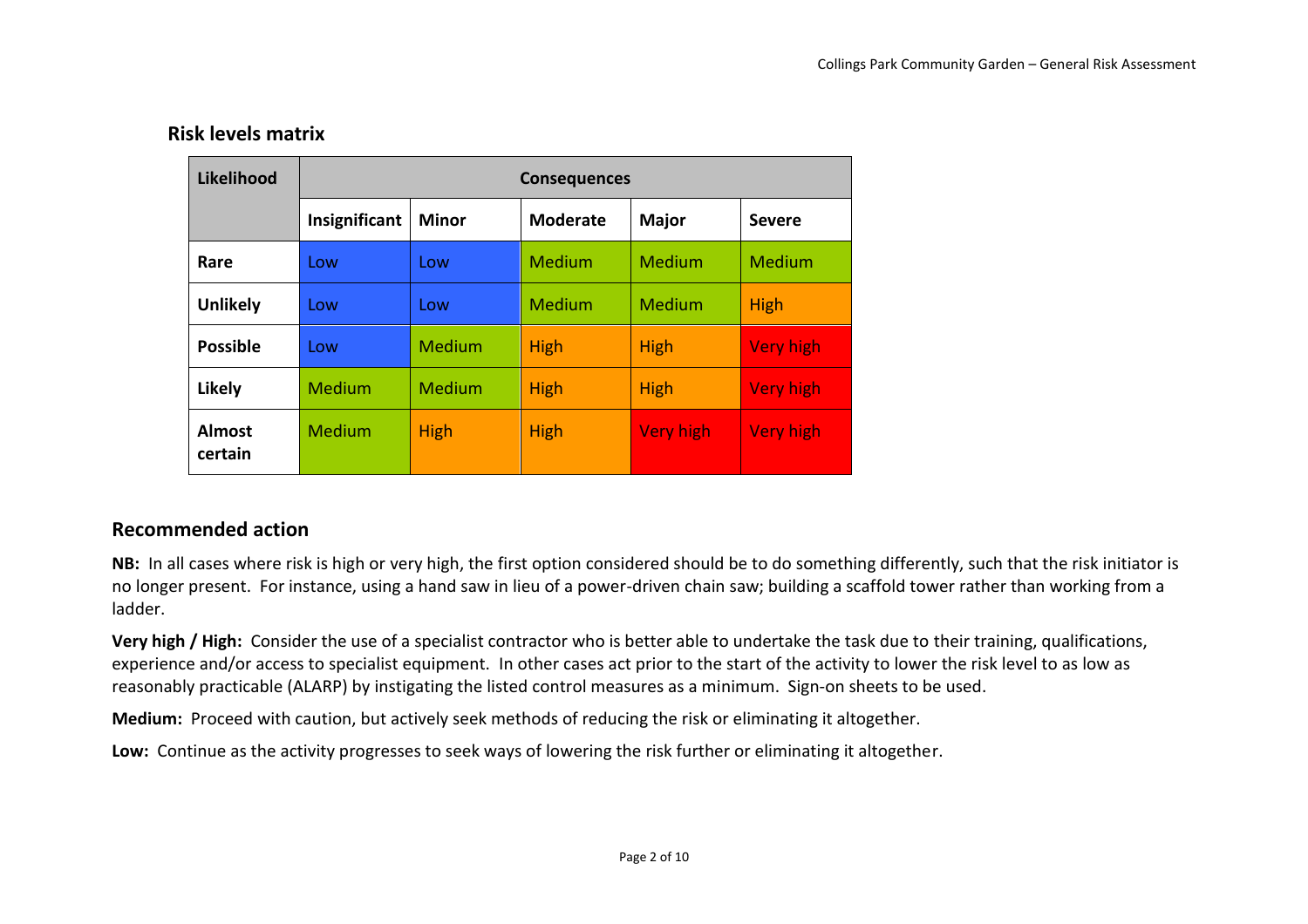| <b>IDENTIFIED RISK</b> | <b>CONSEQUENCES</b>                         | <b>LIKELIHOOD</b> | <b>UNMITIGATED</b><br><b>RISK LEVEL</b> | <b>MITIGATION/CONTROL MEASURES</b>                                                                                                                                                                                                                                                                                             | <b>MITIGATED RISK</b><br><b>LEVEL</b>                                                       |
|------------------------|---------------------------------------------|-------------------|-----------------------------------------|--------------------------------------------------------------------------------------------------------------------------------------------------------------------------------------------------------------------------------------------------------------------------------------------------------------------------------|---------------------------------------------------------------------------------------------|
| Use of Chainsaw        | Severe: Deep<br>laceration or<br>amputation | Possible          | <b>Very High</b>                        | Ensure persons using the equipment have received<br>$\bullet$<br>appropriate training and obtained a relevant<br>certificate of competence or national competence<br>award relevant to the type of use. This to be<br>recorded by a nominated H&S coordinator<br>Assess the working area to ensure it is clear of<br>$\bullet$ | High<br>(likelihood<br>reduced to<br>unlikely)<br><b>Therefore aim to</b><br>use specialist |
|                        |                                             |                   |                                         | obstructions and segregated to prevent unauthorised<br>access                                                                                                                                                                                                                                                                  | contractor                                                                                  |
|                        |                                             |                   |                                         | Ensure that a specific risk assessment has been<br>$\bullet$<br>carried out and issued to the operator prior to<br>commencing work                                                                                                                                                                                             |                                                                                             |
|                        |                                             |                   |                                         | All identified PPE to be used throughout activity<br>$\bullet$                                                                                                                                                                                                                                                                 |                                                                                             |
|                        |                                             |                   |                                         | Safety check activity incorporated into sign-on sheet<br>$\bullet$                                                                                                                                                                                                                                                             |                                                                                             |
|                        |                                             |                   |                                         | Ensure that equipment is maintained in good working<br>$\bullet$<br>order before use                                                                                                                                                                                                                                           |                                                                                             |
|                        |                                             |                   |                                         | Ensure that equipment is secured to prevent<br>unauthorized use                                                                                                                                                                                                                                                                |                                                                                             |
|                        |                                             |                   |                                         | First Aid kit available at site<br>$\bullet$                                                                                                                                                                                                                                                                                   |                                                                                             |
|                        |                                             |                   |                                         | NB: Refer to HSE guidance on Use of Chainsaws<br><b>INDG317</b>                                                                                                                                                                                                                                                                |                                                                                             |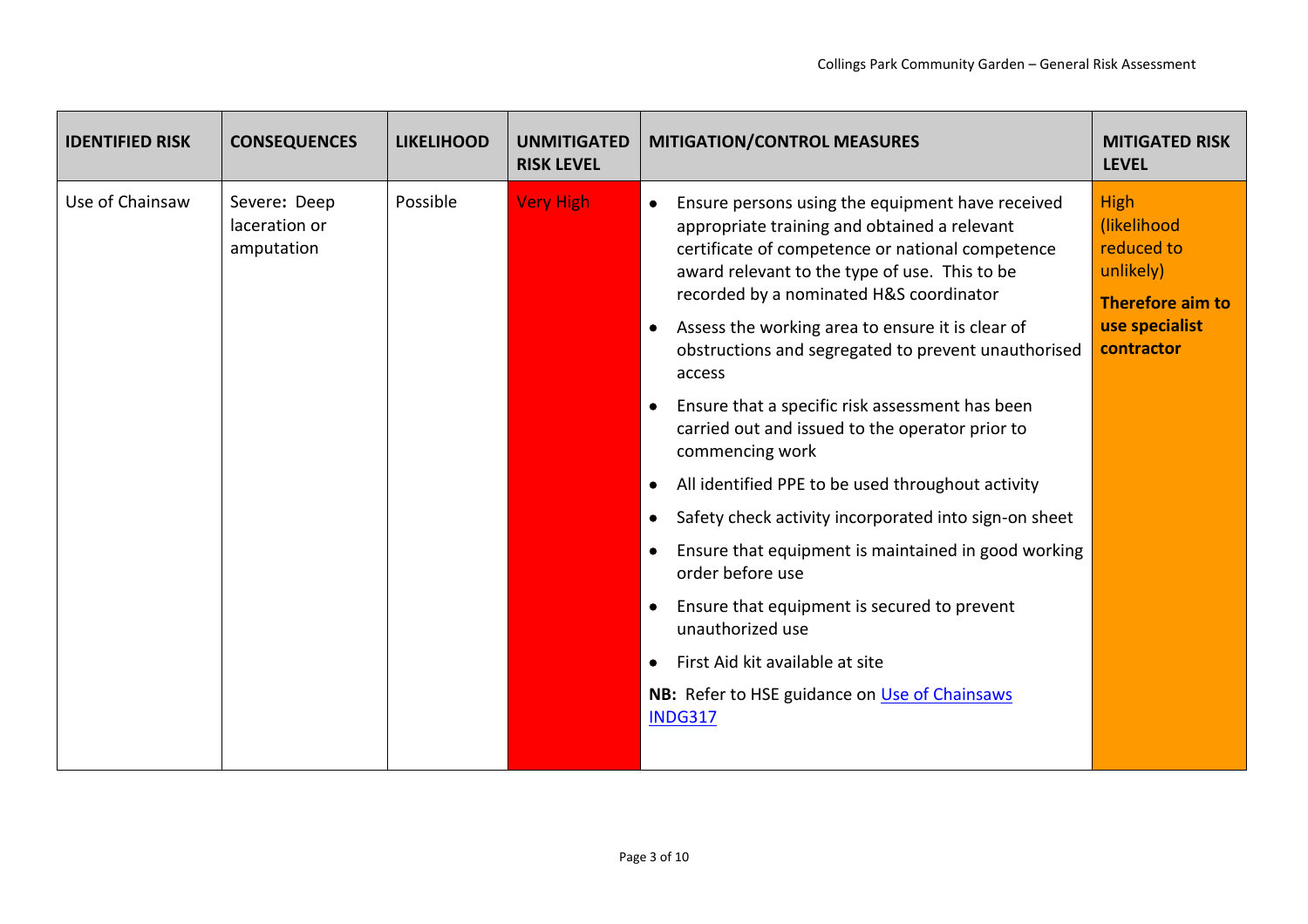| <b>IDENTIFIED RISK</b>                                                                                                             | <b>CONSEQUENCES</b>                                          | <b>LIKELIHOOD</b> | <b>UNMITIGATED</b><br><b>RISK LEVEL</b> | <b>MITIGATION/CONTROL MEASURES</b>                                                                                                                                                                                                                                                                                                                                                                                                                                                                                                                                                                                                                                                                                                                                                                                                                                                                                                   | <b>MITIGATED RISK</b><br><b>LEVEL</b>                   |
|------------------------------------------------------------------------------------------------------------------------------------|--------------------------------------------------------------|-------------------|-----------------------------------------|--------------------------------------------------------------------------------------------------------------------------------------------------------------------------------------------------------------------------------------------------------------------------------------------------------------------------------------------------------------------------------------------------------------------------------------------------------------------------------------------------------------------------------------------------------------------------------------------------------------------------------------------------------------------------------------------------------------------------------------------------------------------------------------------------------------------------------------------------------------------------------------------------------------------------------------|---------------------------------------------------------|
| Use of mains<br>electrically<br>powered<br>equipment                                                                               | Severe: Electric<br>shock or<br>electrocution<br>+ see below | Possible          | <b>Very High</b>                        | Protect from electrocution by always using a residual<br>$\bullet$<br>current device (RCD) when operating electrically<br>powered equipment in the community garden<br>+ see below (dependent on type of equipment)                                                                                                                                                                                                                                                                                                                                                                                                                                                                                                                                                                                                                                                                                                                  | Medium<br>(likelihood<br>reduced to rare)               |
| Use of sharp,<br>power-driven<br>cutting equipment,<br>e.g. lawn mower,<br>strimmer, brush<br>cutter, other<br>similar power tools | Major: Deep<br>lacerations broken<br>bones                   | Possible          | High                                    | Safety check activity incorporated into sign-on sheet.<br>٠<br>Under 18s not to use power cutting tools<br>$\bullet$<br>18s & overs to be assessed for competence to use<br>$\bullet$<br>power tools by H&S Coordinator (with assistance<br>from recognised competent person as necessary) and<br>record completed prior to use<br>Volunteers using power tools MUST wear enclosed<br>$\bullet$<br>shoes, long sleeved top, long trousers and eye<br>protection as a minimum, with other PPE<br>requirements as dictated by a specific risk<br>assessment or manufacturers' safety instructions (to<br>be available on site).<br>Eye protection provided in secure store<br>$\bullet$<br>Annual maintenance schedule for power-driven tools<br>$\bullet$<br>to ensure they are in good working order<br>Ensure that equipment is secured to prevent<br>$\bullet$<br>unauthorized use<br>First Aid kit available at site<br>$\bullet$ | <b>Medium</b><br>(likelihood<br>reduced to<br>unlikely) |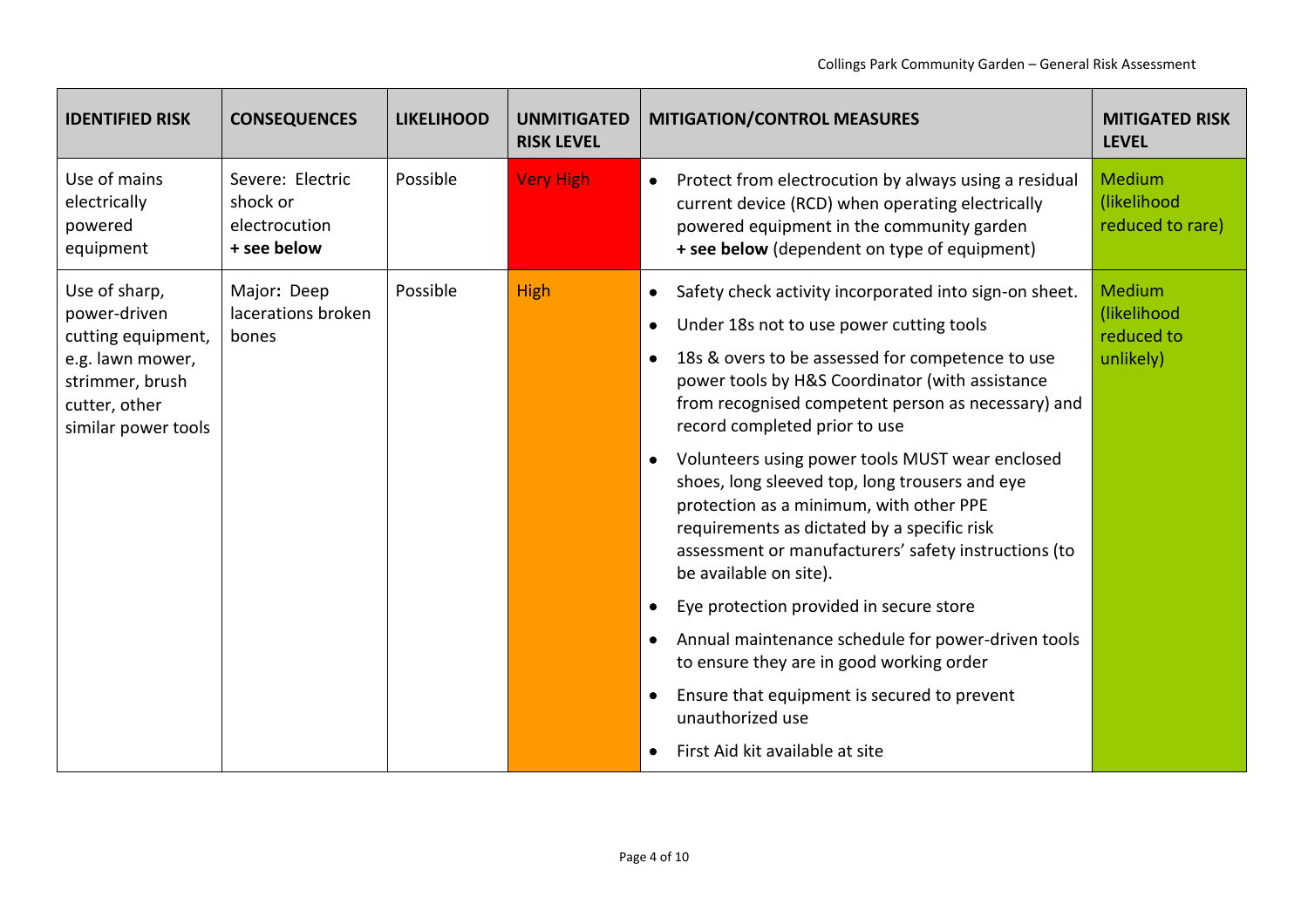| <b>IDENTIFIED RISK</b>                                                                                | <b>CONSEQUENCES</b>                          | <b>LIKELIHOOD</b> | <b>UNMITIGATED</b><br><b>RISK LEVEL</b> | <b>MITIGATION/CONTROL MEASURES</b>                                                                                                                                                                                                                                                                                                                                                                                                                                                                  | <b>MITIGATED RISK</b><br><b>LEVEL</b>                   |
|-------------------------------------------------------------------------------------------------------|----------------------------------------------|-------------------|-----------------------------------------|-----------------------------------------------------------------------------------------------------------------------------------------------------------------------------------------------------------------------------------------------------------------------------------------------------------------------------------------------------------------------------------------------------------------------------------------------------------------------------------------------------|---------------------------------------------------------|
| Use of sharp, non-<br>powered<br>equipment, e.g.<br>saw, axe, pick-axe,<br>secateurs, spade,<br>knife | Moderate: Deep<br>lacerations                | Possible          | High                                    | Safety check activity incorporated into sign-on sheet.<br>$\bullet$<br>Volunteers using sharp, non-powered tools MUST<br>$\bullet$<br>wear enclosed shoes, long sleeved shirt, long<br>trousers and eye protection as a minimum, with<br>other PPE requirements as dictated by a specific risk<br>assessment<br>Eye protection provided in secure store.<br>$\bullet$<br>Annual check of tools to ensure they are in good<br>$\bullet$                                                              | Medium<br>(likelihood<br>reduced to<br>unlikely)        |
|                                                                                                       |                                              |                   |                                         | working order<br>First Aid kit available at site<br>$\bullet$                                                                                                                                                                                                                                                                                                                                                                                                                                       |                                                         |
| Working at height<br>from steps or<br>ladder                                                          | Major: Broken<br>bones, internal<br>injuries | Possible          | High                                    | Use a stable working platform (e.g. scaffold tower)<br>$\bullet$<br>where feasible.<br>Check the condition of steps and ladders prior to use<br>$\bullet$<br>Use ladders at a safe angle (1 in 4)<br>$\bullet$<br>If working at any significant height from steps or a<br>$\bullet$<br>ladder then a second person should be present to<br>stabilize (or 'foot') the steps/ladder<br>NB: If power-driven work equipment is to be used<br>$\bullet$<br>whilst working at height then a specific risk | <b>Medium</b><br>(likelihood<br>reduced to<br>unlikely) |
|                                                                                                       |                                              |                   |                                         | assessment should be carried out and appropriate<br>additional control measures put in place                                                                                                                                                                                                                                                                                                                                                                                                        |                                                         |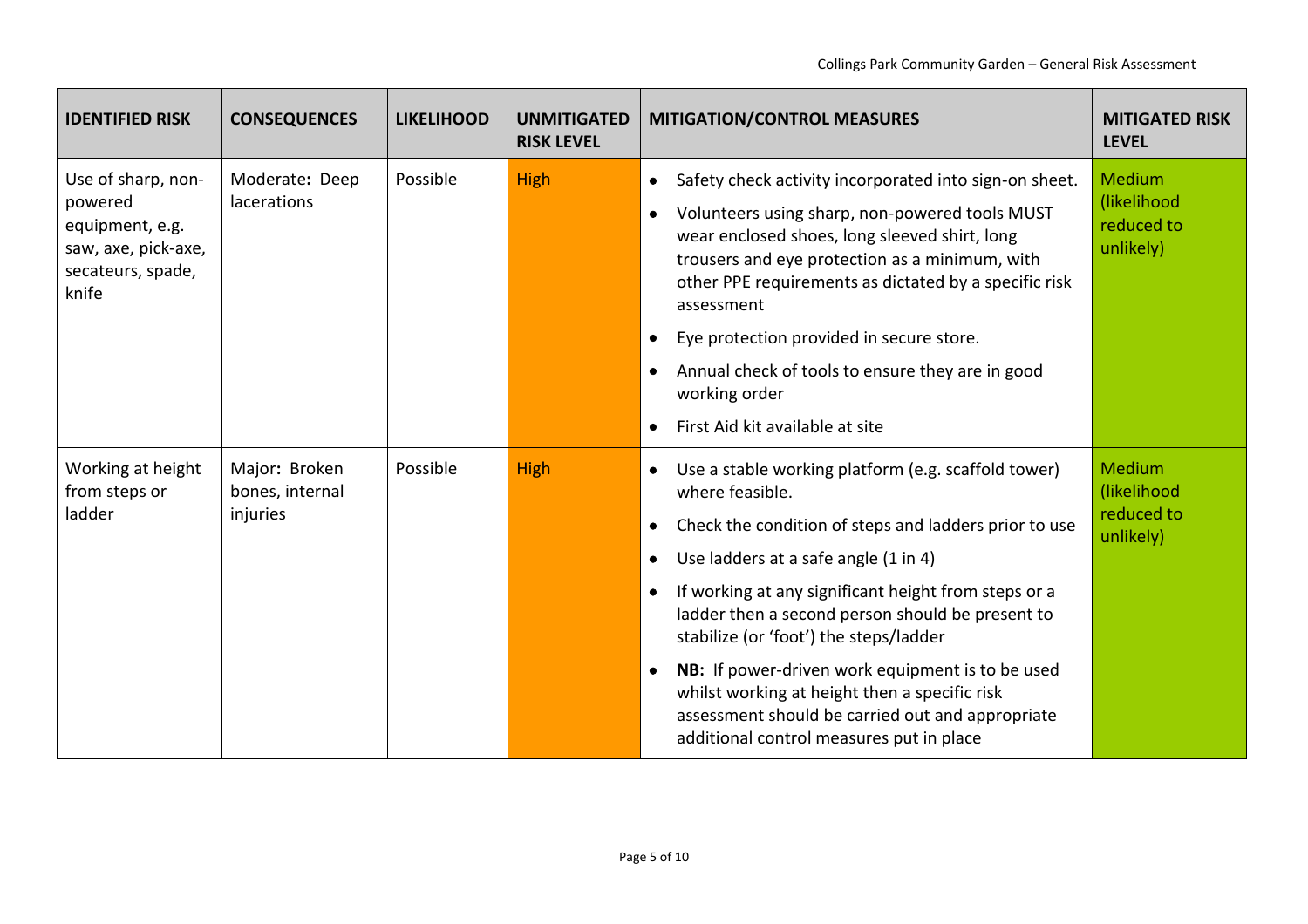| <b>IDENTIFIED RISK</b>                                                          | <b>CONSEQUENCES</b>             | <b>LIKELIHOOD</b> | <b>UNMITIGATED</b><br><b>RISK LEVEL</b> | <b>MITIGATION/CONTROL MEASURES</b>                                                                                                                                                                                                                                                                                                                                                                                                                                                                                                                                                         | <b>MITIGATED RISK</b><br><b>LEVEL</b>                   |
|---------------------------------------------------------------------------------|---------------------------------|-------------------|-----------------------------------------|--------------------------------------------------------------------------------------------------------------------------------------------------------------------------------------------------------------------------------------------------------------------------------------------------------------------------------------------------------------------------------------------------------------------------------------------------------------------------------------------------------------------------------------------------------------------------------------------|---------------------------------------------------------|
| Use of pointed<br>gardening tools:<br>e.g. pick-axe,<br>crowbar, garden<br>fork | Major: Deep<br>wounds           | Possible          | High                                    | Safety check activity incorporated into sign on sheet<br>$\bullet$<br>Age-appropriate training provided for all under 18s /<br>$\bullet$<br>inexperience persons in safe use of gardening tools.<br>Active children encouraged to play away from main<br>$\bullet$<br>work area within garden<br>Annual inspection & maintenance of garden tools<br>$\bullet$<br>(e.g. check pick-axe heads)<br>First Aid kit available at site<br>$\bullet$                                                                                                                                               | <b>Medium</b><br>(likelihood<br>reduced to<br>unlikely) |
| Slips, trip hazards<br>and uneven<br>ground                                     | Major: Sprains,<br>broken bones | Possible          | High                                    | Handrail installed adjacent to steps<br>$\bullet$<br>General housekeeping, volunteers encouraged to<br>$\bullet$<br>store tools and equipment so that they cannot be<br>tripped over<br>Volunteers encouraged to barricade and/or fill in<br>$\bullet$<br>uneven ground/holes<br>All gardening volunteers must wear enclosed shoes<br>$\bullet$<br>when on site<br>Regular safety check of site and prompt remedial<br>$\bullet$<br>action as required<br>Active children encouraged to play away from main<br>$\bullet$<br>gardening area<br>First Aid kit available at site<br>$\bullet$ | Medium<br>(likelihood<br>reduced to<br>unlikely)        |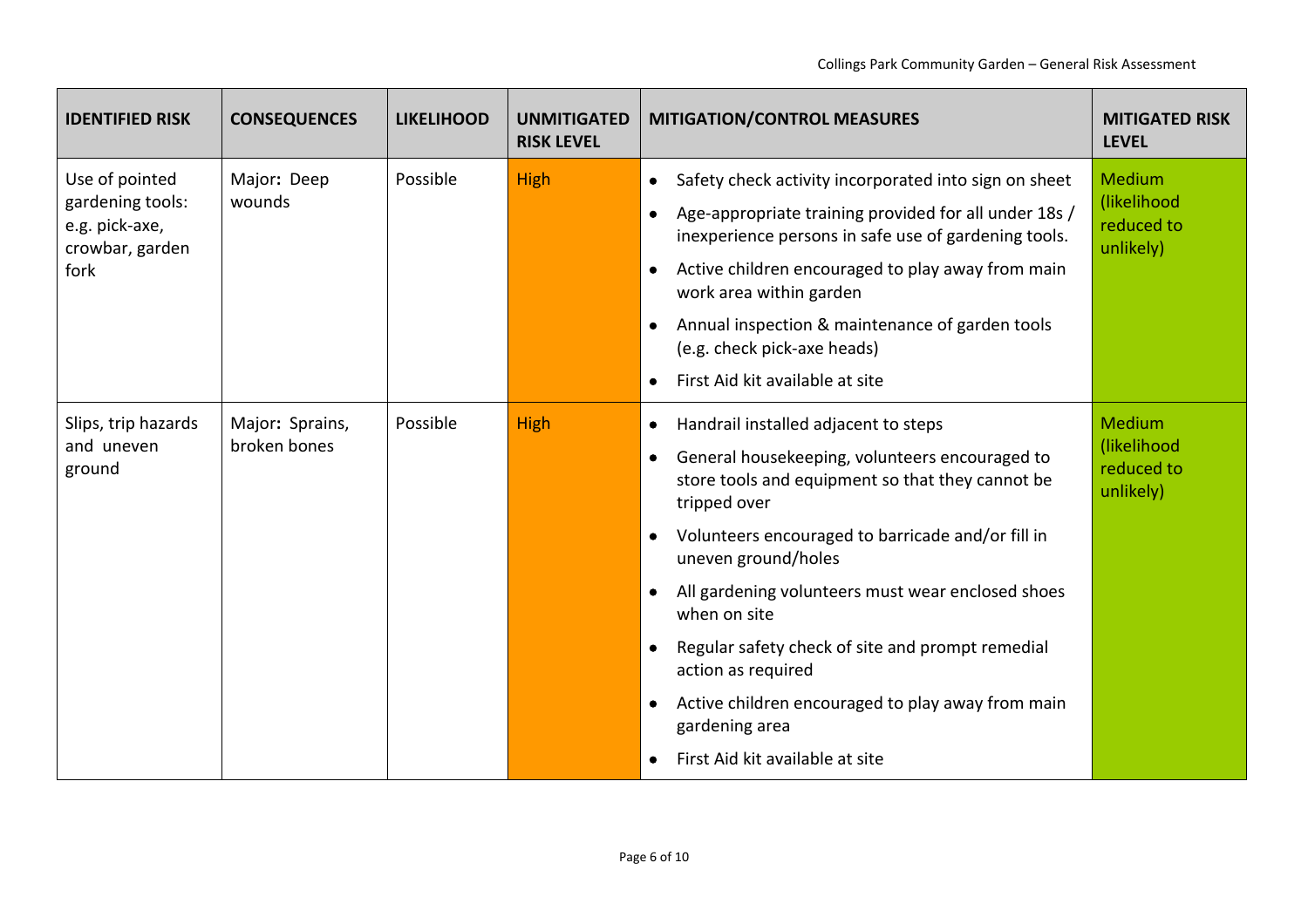| <b>IDENTIFIED RISK</b>                          | <b>CONSEQUENCES</b>                                    | <b>LIKELIHOOD</b> | <b>UNMITIGATED</b><br><b>RISK LEVEL</b> | <b>MITIGATION/CONTROL MEASURES</b>                                                                                                                                                                                                                                                                                                                                                                                                                                                                                                                 | <b>MITIGATED RISK</b><br><b>LEVEL</b>                   |
|-------------------------------------------------|--------------------------------------------------------|-------------------|-----------------------------------------|----------------------------------------------------------------------------------------------------------------------------------------------------------------------------------------------------------------------------------------------------------------------------------------------------------------------------------------------------------------------------------------------------------------------------------------------------------------------------------------------------------------------------------------------------|---------------------------------------------------------|
| Contact with<br>animal faeces                   | Major: Threat of ill<br>health, which may<br>be severe | Possible          | High                                    | Encourage dog owners to bag and dispose of dog<br>$\bullet$<br>faeces<br>If animal faeces is found on site it should be moved<br>$\bullet$<br>to a place where it is unlikely to come into contact<br>with garden users, e.g. 'flicked' into bushes                                                                                                                                                                                                                                                                                                | <b>Medium</b><br>(likelihood<br>reduced to<br>unlikely) |
| Use of hazardous<br>substances                  | Major: Threat of ill<br>health, which may<br>be severe | Possible          | High                                    | Follow manufacturers' instructions for use and<br>$\bullet$<br>storage of hazardous substances, keeping all<br>hazardous materials out of the reach of children<br>Never transfer to alternative containers that could<br>$\bullet$<br>confuse and lead to poisonings<br>Wear appropriate personal protective equipment e.g.<br>$\bullet$<br>gloves, safety glasses, coveralls, personal respiratory<br>equipment, etc. as recommended<br>Where appropriate, segregate areas where<br>$\bullet$<br>hazardous materials are being or have been used | <b>Medium</b><br>(likelihood<br>reduced to<br>unlikely) |
| Plant hazards, i.e.<br>poisons and<br>allergens | Major: Threat of<br>poisoning and<br>allergic reaction | Possible          | High                                    | Selective planting - check plant labels for toxicity<br>$\bullet$<br>warnings / research donated plants<br>Use gloves when pruning or weeding and keep skin<br>$\bullet$<br>covered<br>If it is not a food plant, do not eat it, and teach<br>$\bullet$<br>children not to play with or eat growing plants<br>Warning information on display<br>$\bullet$                                                                                                                                                                                          | <b>Medium</b><br>(likelihood<br>reduced to<br>unlikely) |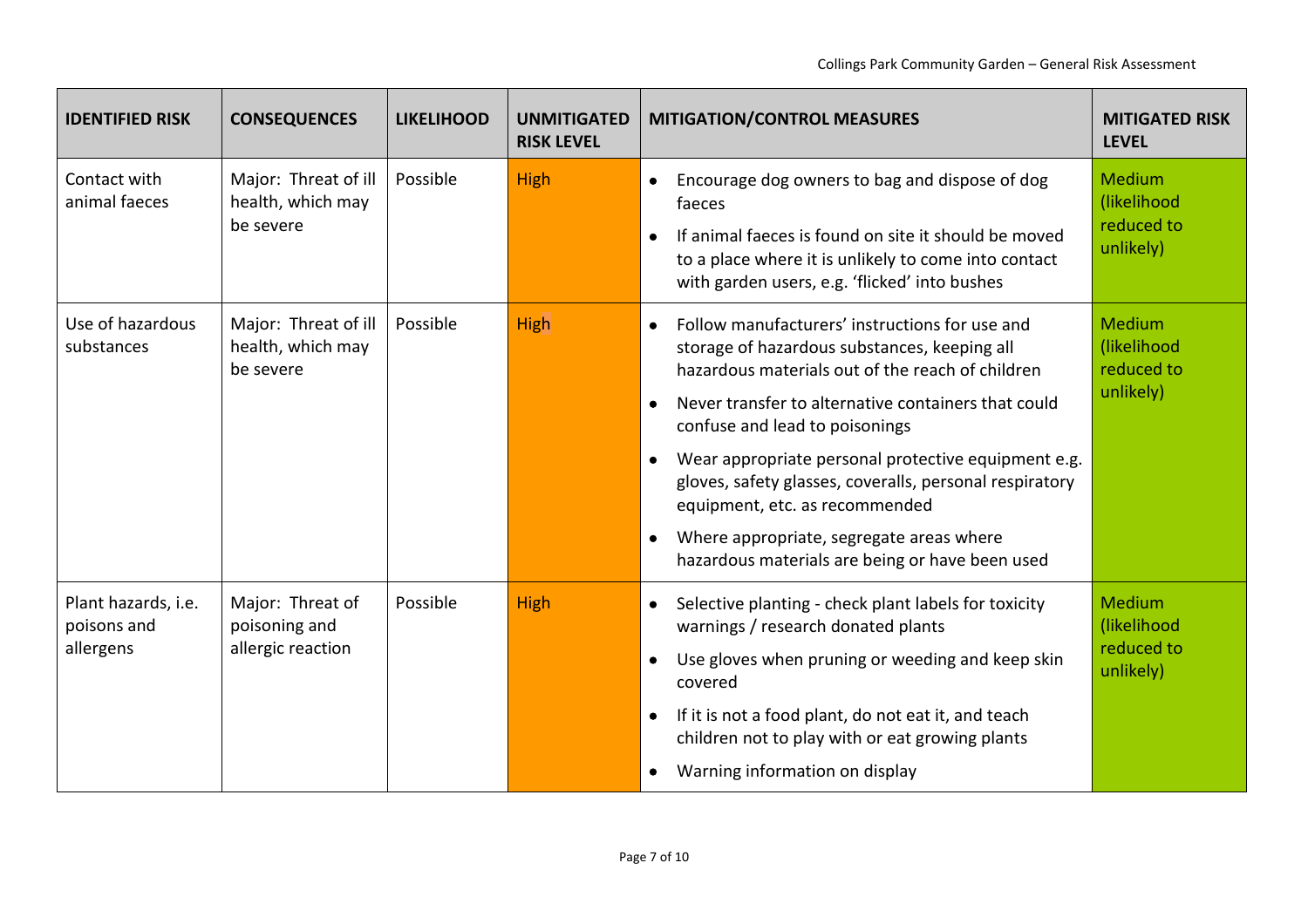| <b>IDENTIFIED RISK</b>                                       | <b>CONSEQUENCES</b>                                                                                  | <b>LIKELIHOOD</b> | <b>UNMITIGATED</b><br><b>RISK LEVEL</b> | <b>MITIGATION/CONTROL MEASURES</b>                                                                                                                                                          | <b>MITIGATED RISK</b><br><b>LEVEL</b>                   |
|--------------------------------------------------------------|------------------------------------------------------------------------------------------------------|-------------------|-----------------------------------------|---------------------------------------------------------------------------------------------------------------------------------------------------------------------------------------------|---------------------------------------------------------|
| Bonfires,<br>barbecues, other<br>forms of outdoor<br>cooking | Major: Burns,<br>smoke inhalation,<br>uncontrolled fire                                              | Possible          | High                                    | Avoid uncontrollable fires by always siting bonfires<br>$\bullet$<br>and barbecues well away from fences, sheds and<br>trees. Supervise children all the time when<br>anywhere near a fire  | <b>Medium</b><br>(likelihood<br>reduced to<br>unlikely) |
|                                                              |                                                                                                      |                   |                                         | Avoid smoke inhalation by standing upwind of<br>$\bullet$<br>bonfires. Avoid lighting bonfires in high winds                                                                                |                                                         |
|                                                              |                                                                                                      |                   |                                         | Follow sensible precautions when using a barbecue,<br>$\bullet$<br>pizza oven or similar. See ROSPA advice at:<br>https://www.rospa.com/Home-<br>Safety/Advice/General/Barbecue-Safety.aspx |                                                         |
| <b>Falling tree</b><br>branches                              | Major: Broken<br>bones; concussion                                                                   | Rare              | Medium                                  | Annual check for unsafe branches and after periods<br>$\bullet$<br>of high wind. Initiate remedial action as required                                                                       | Medium                                                  |
| Stings and bites -<br>insects, spiders,<br>ants              | Minor: Swelling;<br>pain; itching                                                                    | Possible          | Medium                                  | Wearing of long sleeved shirt, long trousers where<br>$\bullet$<br>appropriate<br>Use of insect repellant<br>$\bullet$<br>First aid kit available at site<br>$\bullet$                      | <b>Medium</b><br>(likelihood<br>reduced to rare)        |
| Vehicles                                                     | Major: Collision,<br>injury to<br>pedestrians/<br>passers-by from a<br>vehicle in the<br>garden area | Rare              | Medium                                  | Very limited vehicular access, only through special<br>$\bullet$<br>arrangement with Plymouth City Council<br>Segregation of vehicles and pedestrians<br>$\bullet$                          | Medium                                                  |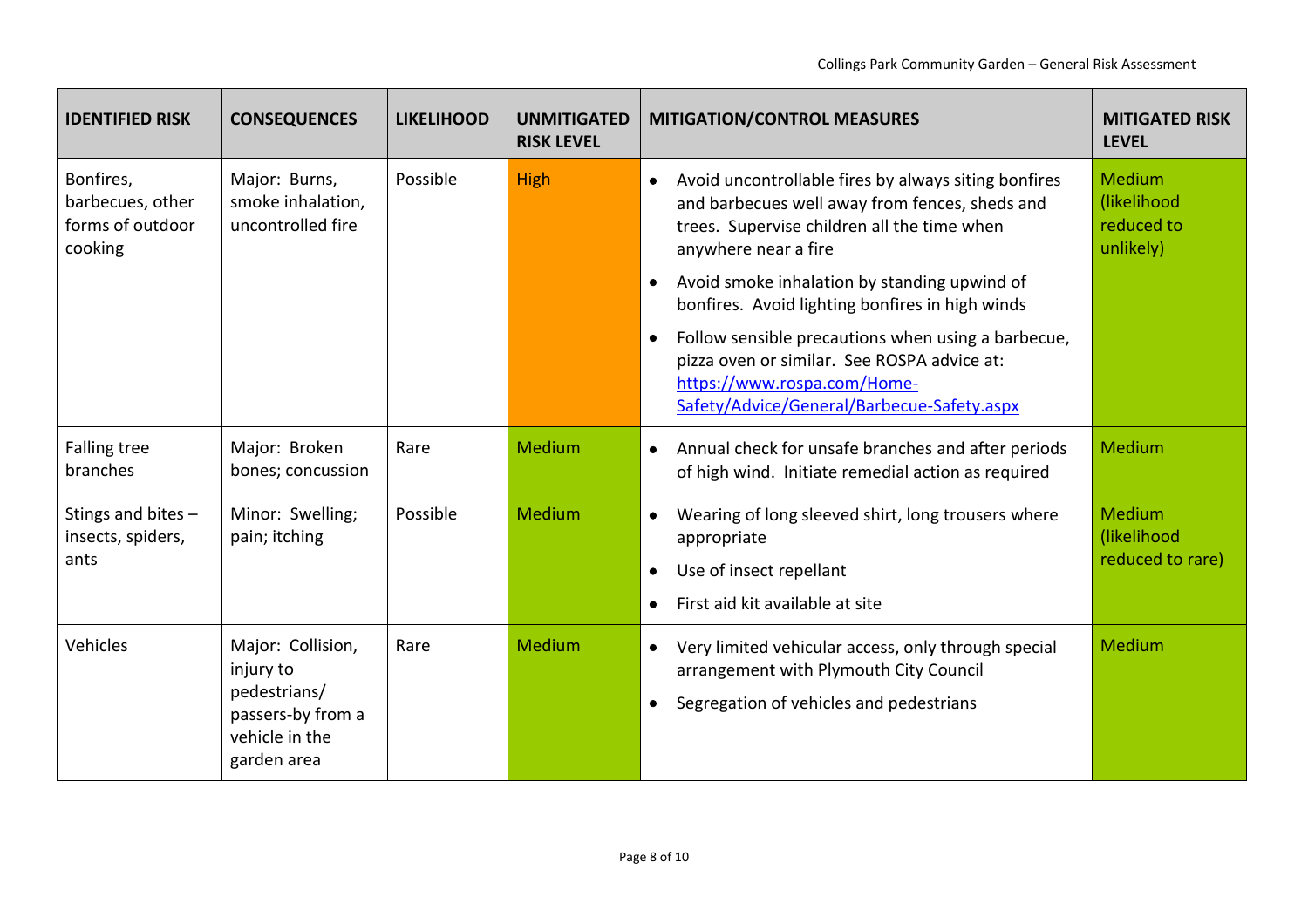| <b>IDENTIFIED RISK</b>                                               | <b>CONSEQUENCES</b>                                      | <b>LIKELIHOOD</b> | <b>UNMITIGATED</b><br><b>RISK LEVEL</b> | <b>MITIGATION/CONTROL MEASURES</b>                                                                                                                                                                                                                                | <b>MITIGATED RISK</b><br><b>LEVEL</b>            |
|----------------------------------------------------------------------|----------------------------------------------------------|-------------------|-----------------------------------------|-------------------------------------------------------------------------------------------------------------------------------------------------------------------------------------------------------------------------------------------------------------------|--------------------------------------------------|
| Recreational<br>hazards                                              | Moderate: Injury<br>from collision                       | Unlikely          | Medium                                  | Advising public and local residents of timing of<br>$\bullet$<br>garden activities and events<br>Advising volunteers of the multi-functional nature of<br>$\bullet$<br>the area                                                                                   | <b>Medium</b><br>(likelihood<br>reduced to rare) |
| Dog off lead<br>attacking garden<br>user                             | Moderate: Bites,<br>mauls                                | Unlikely          | Medium                                  | Request dog owners to keep their pets on lead within<br>$\bullet$<br>the community garden<br>Advise volunteers to stay away from dogs off lead<br>$\bullet$<br>Any problem dogs to be reported to owners, and if<br>$\bullet$<br>necessary, Plymouth City Council | Medium<br>(likelihood<br>reduced to rare)        |
| Excessive exposure<br>to sun, high<br>temperatures                   | Minor: Sunstroke,<br>dehydration,<br>sunburn             | Possible          | Medium                                  | Encourage wearing of hats in sunny weather<br>$\bullet$<br>Use of 30+ SPF sun-screen protection<br>$\bullet$<br>Encourage volunteers to bring and consume water or<br>$\bullet$<br>other fluid to reduce the risk of dehydration                                  | Low (likelihood<br>reduced to<br>unlikely)       |
| Use of gardening<br>equipment such a<br>trowels, other<br>hand tools | Insignificant: Cuts,<br>blisters, abrasions,<br>chaffing | Possible          | Low                                     | Encourage wearing of gloves<br>$\bullet$<br>First Aid kit available on site<br>$\bullet$                                                                                                                                                                          | Low                                              |